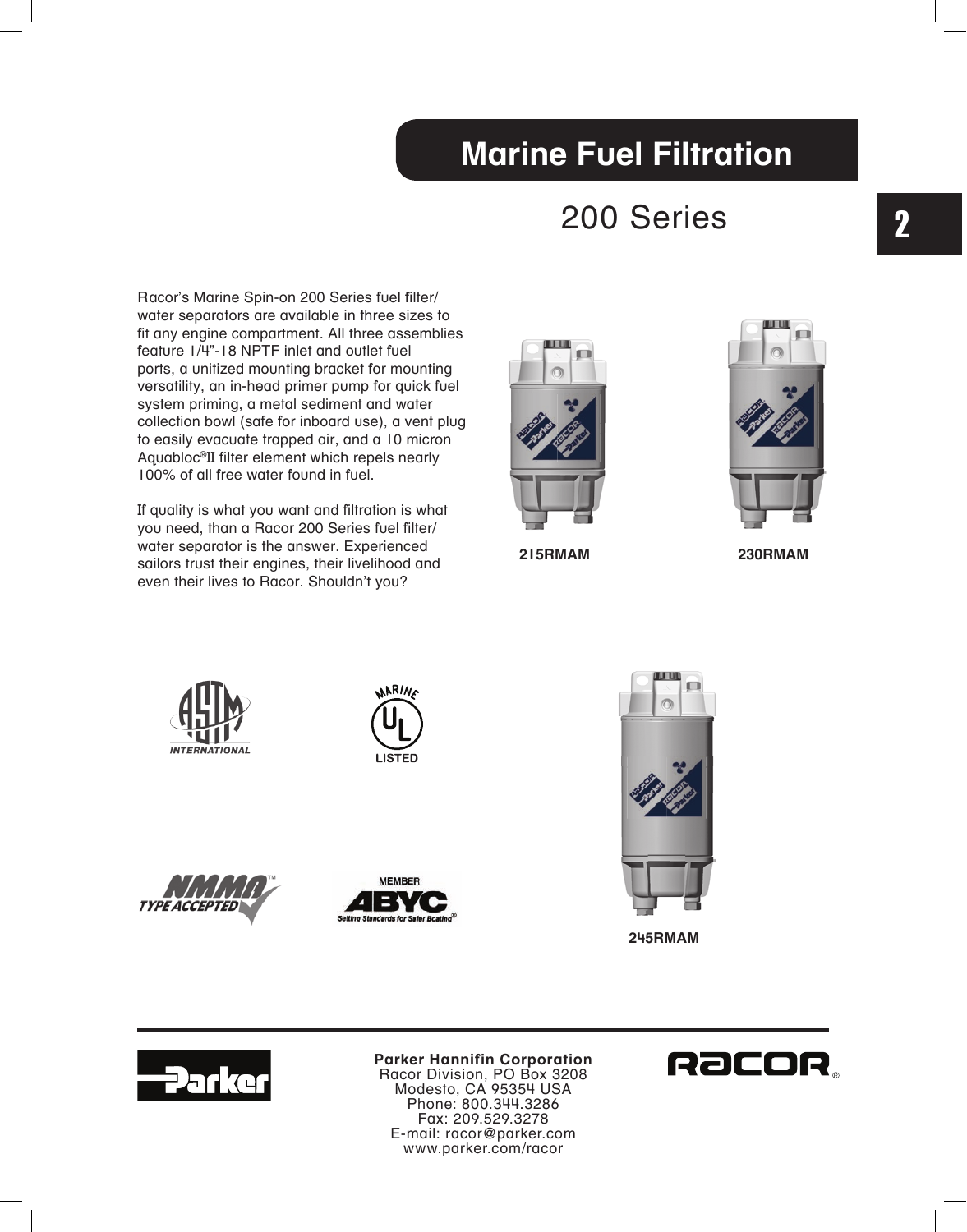### 200 Series



| <b>Specifications</b>                                      | 215RMAM                                                               | 230RMAM             | 245RMAM             |
|------------------------------------------------------------|-----------------------------------------------------------------------|---------------------|---------------------|
| <b>Maximum Flow Rate</b>                                   | 15 GPH (57 LPH)                                                       | 30 GPH (114 LPH)    | 45 GPH (170 LPH)    |
| <b>Port Size</b>                                           | 1/4"-18 NPTF                                                          | 1/4"-18 NPTF        | 14"-18 NPTF         |
| <b>Number of Ports:</b><br><i>Inlets</i><br><b>Outlets</b> | $\mathcal{P}$                                                         | 2                   | 2                   |
| <b>Replacement Element</b>                                 | RI5TUL                                                                | R20TUL              | R <sub>25</sub> TUL |
| <b>Center Threads</b>                                      | $1" - 14$                                                             | $1" - 14$           | $1" - 14$           |
| <b>Height</b>                                              | 8.3 in. (21.1 cm)                                                     | 9.0 in. (22.9 cm)   | 10.5 in. (26.7 cm)  |
| Width                                                      | 4.0 in. (10.2 cm)                                                     | 4.0 in. (10.2 cm)   | 4.0 in. (10.2 cm)   |
| <b>Depth</b>                                               | 4.0 in. (10.2 cm)                                                     | 4.0 in. (10.2 cm)   | 4.0 in. (10.2 cm)   |
| Weight                                                     | $1.8$ lb $(0.8$ kg)                                                   | 2.0 lb (0.9 kg)     | 2.2 lb (1.0 kg)     |
| <b>Clean Pressure Drop</b>                                 | 0.12 PSI (0.83 kPa)                                                   | 0.31 PSI (2.14 kPa) | 0.61 PSI (4.21 kPa) |
| <b>Maximum Operating Pressure</b>                          | 30 PSI (207 kPa)                                                      | 30 PSI (207 kPa)    | 30 PSI (207 kPa)    |
| <b>Bowl Capacity</b>                                       | 2.0 oz (58 ml)                                                        | 2.0 oz (58 ml)      | 2.0 oz (58 ml)      |
| <b>Water Removal Efficiency</b>                            | 99%                                                                   | 99%                 | 99%                 |
| <b>Operating Temperature</b>                               | $-40^{\circ}$ to $+255^{\circ}F$ ( $-40^{\circ}$ to $+121^{\circ}C$ ) |                     |                     |

## *Test Data*

(Test results are from controlled laboratory testing. Field results may vary.)





**RaCOR. Technical Support: 800.344.3286 ext. 7555 racortech@parker.com**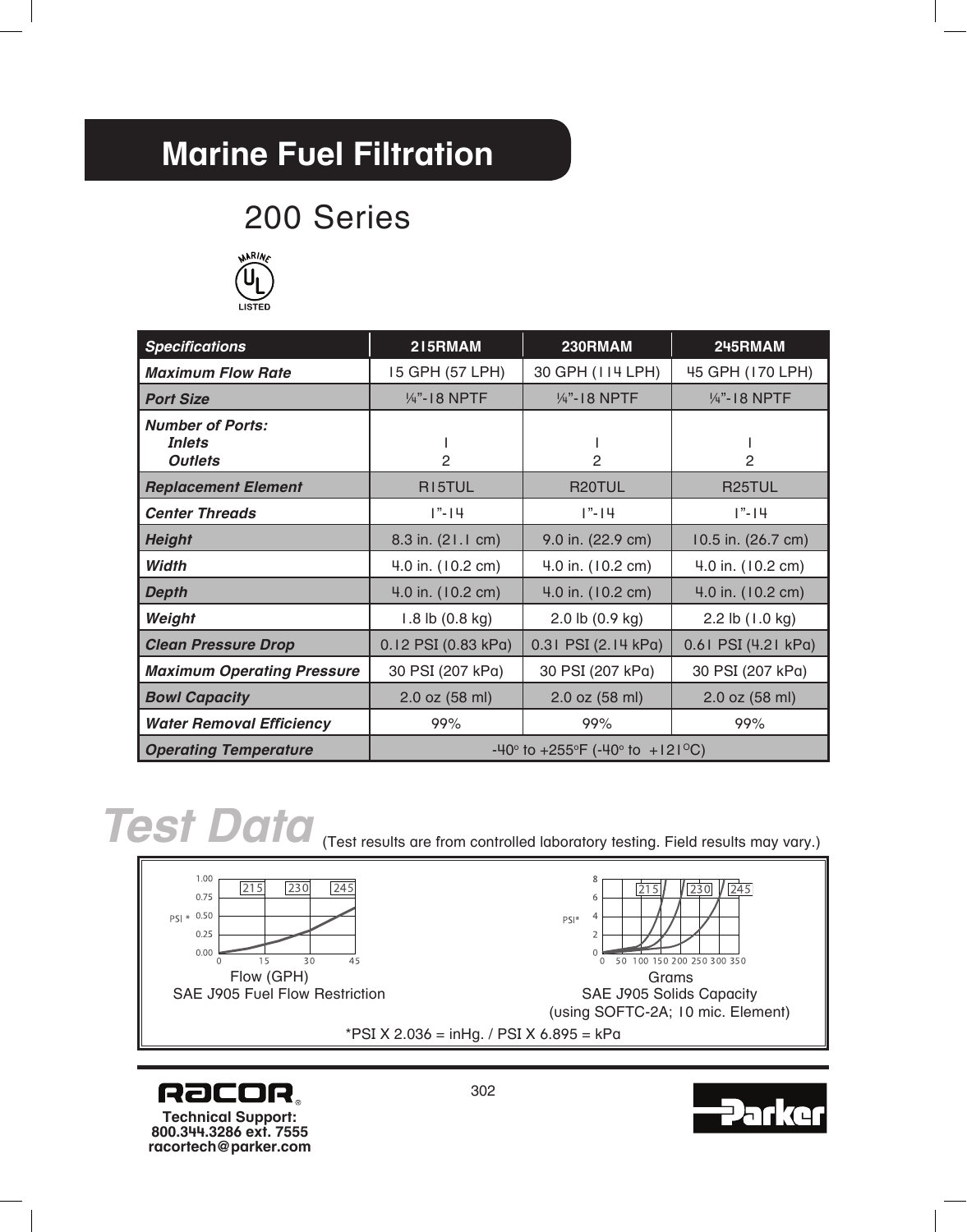### 200 Series

# *Installation Diagram*



Installation diagram applies to all 200 Series filters. Model 215RMAM shown above. Racor offers hose and fittings to complete this installation. See Marine Accessories.

# *Mounting Information*







**Technical Support: 800.344.3286 ext. 7555 racortech@parker.com**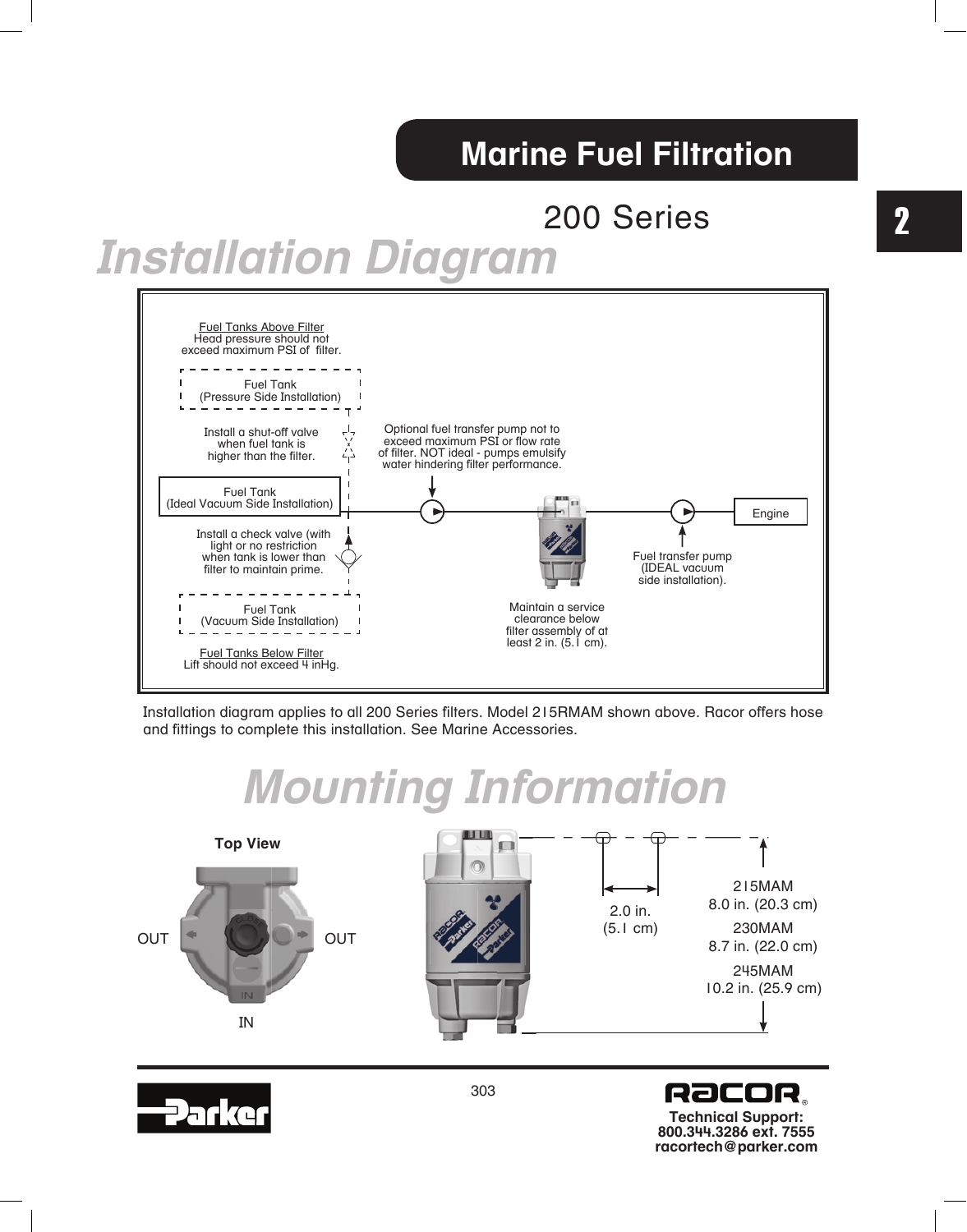### 200 Series

|                              |                                                                           | <b>Replacement Parts</b>                                                                                                              | 2 |
|------------------------------|---------------------------------------------------------------------------|---------------------------------------------------------------------------------------------------------------------------------------|---|
| 215RMAM, 230RMAM and 245RMAM |                                                                           |                                                                                                                                       | 3 |
|                              | Part No.                                                                  | Description                                                                                                                           |   |
| Ι.                           | RK20025-01                                                                | Primer Pump Kit                                                                                                                       |   |
|                              | 2. RK20011<br><b>RK20742</b>                                              | Checkball Kit with Plastic Cap<br><b>Metal Cap Kit</b>                                                                                |   |
|                              | 3. RK20046-01                                                             | Head Kit (1/4" NPTF Ports)<br>(includes $#s$ I-4)                                                                                     | 4 |
| 4.                           | <b>RK22061</b>                                                            | <b>Gasket Kit</b>                                                                                                                     |   |
|                              | R <sub>15</sub> TUL<br>R20TUL<br>R <sub>25</sub> TUL                      | 5. Replacement Elements (includes #'s 4 and 6)<br>10 Micron (UL Recognized)<br>10 Micron (UL Recognized)<br>10 Micron (UL Recognized) |   |
|                              | 6. RK22244                                                                | Bowl O-ring Kit                                                                                                                       | 5 |
|                              | 7. RK22368                                                                | <b>Metal Bowl Kit</b><br>(includes $#s 6, 8$ and 9)<br>(3/8" NPT drain Plug)<br>$(1/2" - 20$ probe port)                              |   |
| 8.                           | 918-N6                                                                    | Steel Plug (3/8" NPT)                                                                                                                 |   |
|                              | 9. RK20022                                                                | Metal Plug Kit (1/2"-20 UNF)                                                                                                          | 6 |
|                              | 10. RK10110                                                               | Metal Vent Plug Kit<br>$(3/8" - 16$ UNF)                                                                                              |   |
|                              | Additional Parts (not shown)<br><b>RK20075</b><br><b>RK12041</b><br>22360 | <b>Compleat Seal Service Kit</b><br>Port Plug Kit (1/4" NPT)<br><b>Installation Instructions</b>                                      |   |
|                              |                                                                           | WARING                                                                                                                                | 8 |
|                              |                                                                           | <b>LISTED</b>                                                                                                                         |   |

**Technical Support: 800.344.3286 ext. 7555 racortech@parker.com**

**RaCOR.** 





9

304